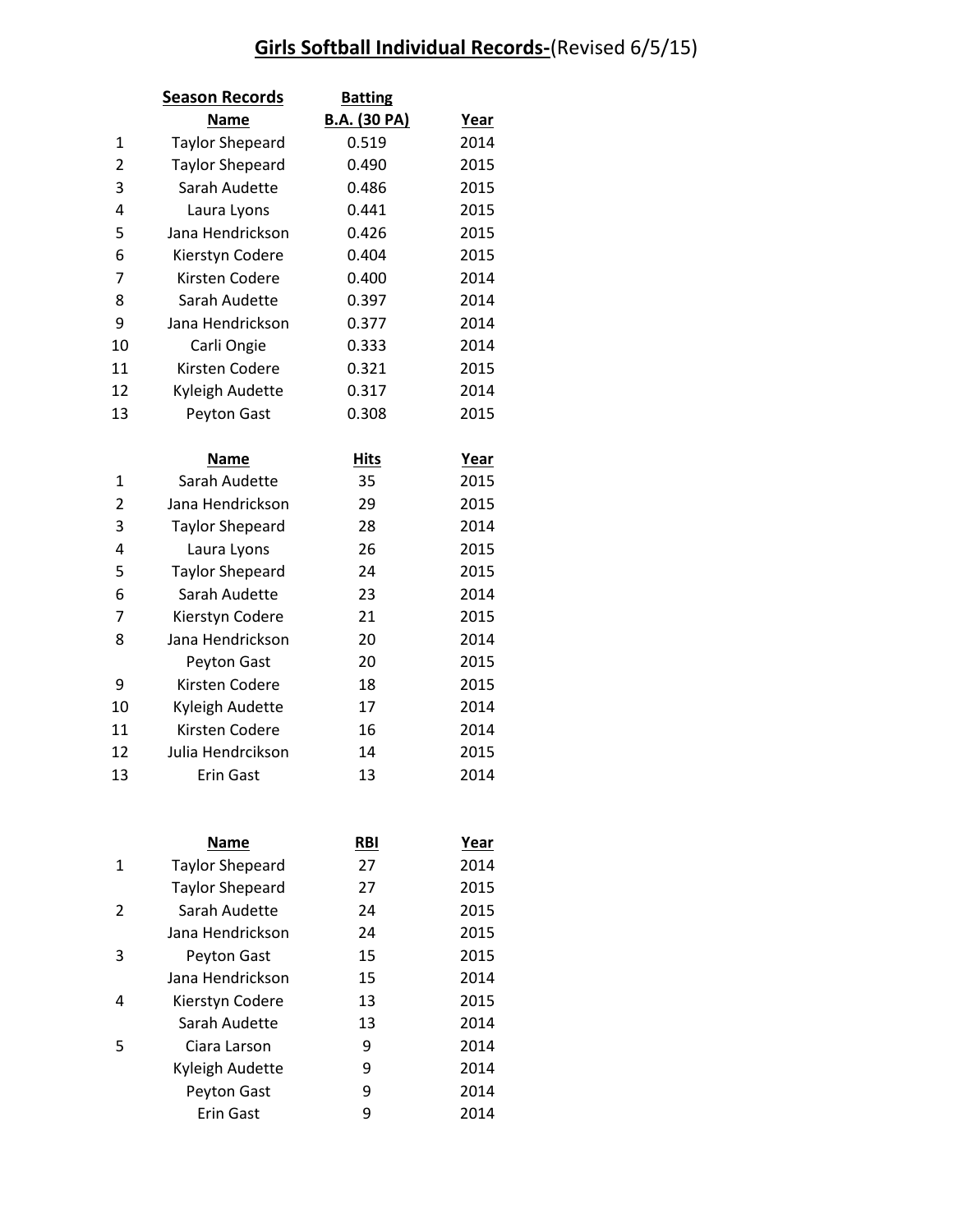|   | Name                   | ΗR             | <b>Year</b> |
|---|------------------------|----------------|-------------|
| 1 | Sarah Audette          | 3              | 2015        |
| 2 | Jana Hendrickson       | $\overline{2}$ | 2015        |
|   | <b>Taylor Shepeard</b> | 2              | 2014        |
| 3 | Erin Gast              | 1              | 2014        |
|   | <b>Taylor Shepeard</b> | 1              | 2015        |
|   |                        |                |             |
|   | Name                   | <u>3B</u>      | Year        |
| 1 | Sarah Audette          | 5              | 2014        |
| 2 | Sarah Audette          | 2              | 2015        |
|   | Jana Hendrickson       | $\overline{2}$ | 2015        |
|   | Kierstyn Codere        | 2              | 2015        |
| 3 | Erin Gast              | 1              | 2014        |
|   | Jana Hendrickson       | 1              | 2014        |
|   | Kyleigh Audette        | 1              | 2014        |
|   | Peyton Gast            | 1              | 2014        |

|   | Name                   | $\underline{\mathbf{2B}}$ | 2014 |
|---|------------------------|---------------------------|------|
| 1 | <b>Taylor Shepeard</b> | 7                         | 2014 |
|   | <b>Taylor Shepeard</b> | 7                         | 2015 |
| 2 | Sarah Audette          | 6                         | 2015 |
| 3 | Jana Hendrickson       | 5                         | 2015 |
|   | Jana Hendrickson       | 5                         | 2014 |
|   | Kyleigh Audette        | 5                         | 2014 |
| 4 | Peyton Gast            | 2                         | 2015 |
|   | Erin Gast              | 2                         | 2014 |
|   | Sarah Audette          | 2                         | 2014 |
|   | Peyton Gast            | 2                         | 2014 |

|    | <b>Name</b>            | <b>Runs Scored</b> | Year |
|----|------------------------|--------------------|------|
| 1  | Sarah Audette          | 38                 | 2015 |
| 2  | Jana Hendrickson       | 37                 | 2015 |
| 3  | Laura Lyons            | 30                 | 2015 |
| 4  | Sarah Audette          | 25                 | 2014 |
| 5  | Kyleigh Audette        | 20                 | 2014 |
| 6  | Erin Gast              | 17                 | 2014 |
| 7  | <b>Taylor Shepeard</b> | 16                 | 2015 |
| 8  | <b>Taylor Shepeard</b> | 15                 | 2014 |
| 9  | Julia Hendrickson      | 14                 | 2015 |
|    | Jana Hendrickson       | 14                 | 2014 |
| 10 | Peyton Gast            | 13                 | 2015 |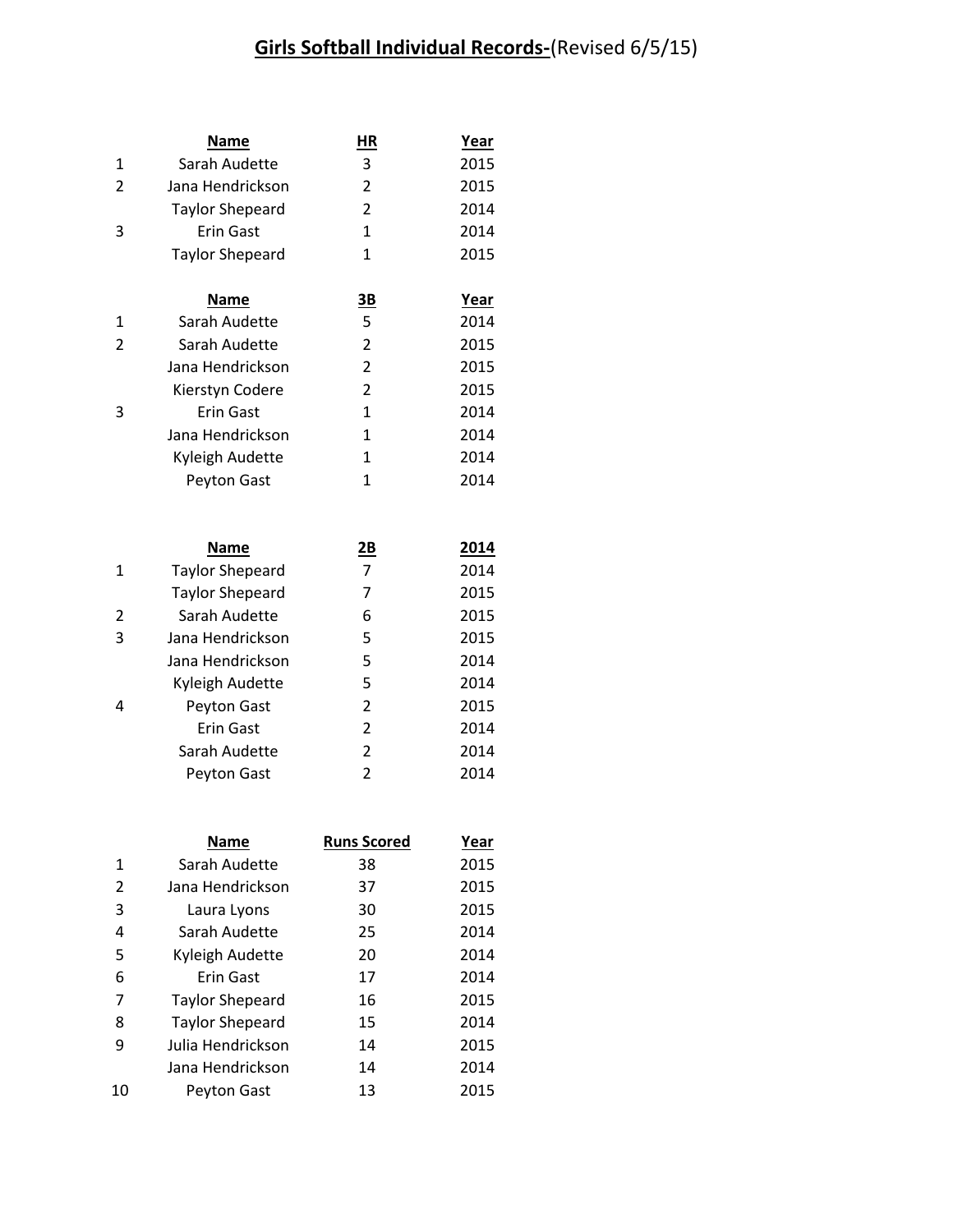|   | <b>Name</b>            | ΒB | Year |
|---|------------------------|----|------|
| 1 | Julia Hendrickson      | 18 | 2015 |
| 2 | Laura Lyons            | 16 | 2015 |
| 3 | Jana Hendrickson       | 15 | 2015 |
| 4 | <b>Taylor Shepeard</b> | 14 | 2015 |
| 5 | Sarah Audette          | 13 | 2015 |
| 6 | Alexa Destrampe        | 12 | 2015 |
| 7 | Kyleigh Audette        | 11 | 2014 |
| 8 | Alli Goldsworthy       | 10 | 2015 |
|   | Peyton Gast            | 10 | 2015 |
|   | <b>Taylor Shepeard</b> | 10 | 2014 |
| ٩ | Kirsten Codere         | 9  | 2015 |
|   | Kierstyn Codere        | 9  | 2015 |

|              | Name                   | <b>Stolen Bases</b> | Year |
|--------------|------------------------|---------------------|------|
| $\mathbf{1}$ | Sarah Audette          | ੨                   | 2014 |
| 2            | Kyleigh Audette        | 2                   | 2014 |
| 3            | Carli Ongie            | 1                   | 2014 |
|              | <b>Taylor Shepeard</b> | 1                   | 2014 |
|              | Jana Hendrickson       | 1                   | 2014 |

|   | <b>Season Records</b> | <b>Pitching</b>   |      |
|---|-----------------------|-------------------|------|
|   | <b>Name</b>           | <b>Innings</b>    | Year |
| 1 | Sarah Audette         | 96.2              | 2014 |
| 2 | Erin Gast             | 5.2               | 2014 |
|   | Name<br>.             | <b>Strikeouts</b> | Year |

| $\mathbf{1}$   | Sarah Audette | 114.2      | 2015 |
|----------------|---------------|------------|------|
| $\overline{2}$ | Sarah Audette | 94         | 2014 |
| 3              | Peyton Gast   | 7          | 2015 |
| $\overline{4}$ | Carli Ongie   | 6          | 2014 |
| 5              | Laura Lyons   | 2          | 2015 |
|                | Name          | <b>ERA</b> | Year |
| 1              | Sarah Audette | 5.37       | 2015 |
| $\overline{2}$ | Sarah Audette | 6.01       | 2014 |

|                | <b>Name</b>   | Wins | Year |
|----------------|---------------|------|------|
|                | Sarah Audette | 11   | 2015 |
| $\overline{2}$ | Sarah Audette | 8    | 2014 |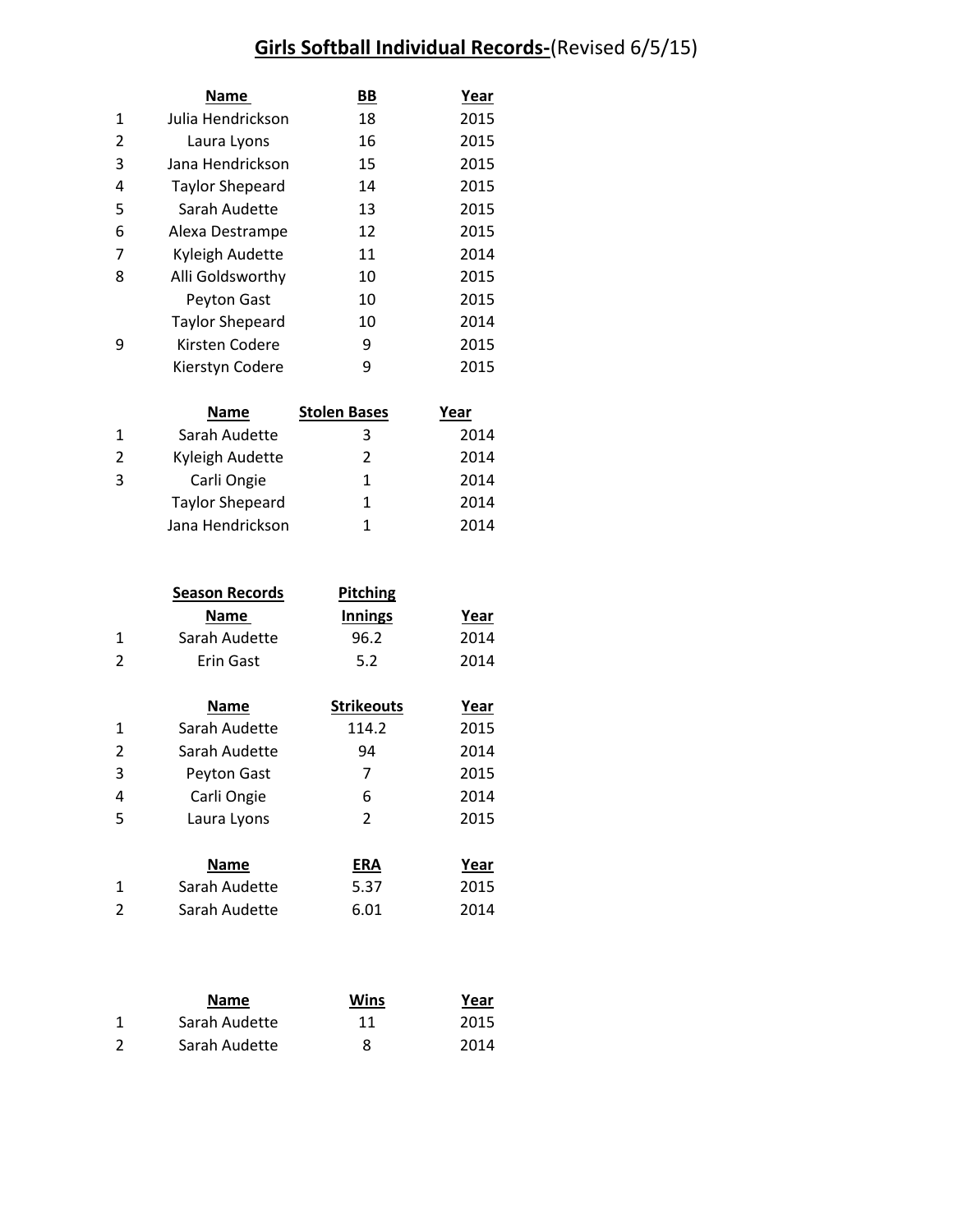|   | <b>Name</b>   | Winning% | Year |
|---|---------------|----------|------|
|   | Sarah Audette | 0.647    | 2015 |
| 2 | Sarah Audette | 0.571    | 2014 |

|              | <b>Name</b>   | <b>Games Started</b> | Year |
|--------------|---------------|----------------------|------|
| $\mathbf{1}$ | Sarah Audette | 17                   | 2015 |
| 2            | Sarah Audette | 14                   | 2014 |
| 3            | Erin Gast     | $\mathcal{P}$        | 2014 |
| 4            | Carli Ongie   | 1                    | 2014 |
|              | Peyton Gast   | 1                    | 2015 |
|              |               |                      |      |

|   | <b>Name</b>   | <b>Complete Games</b> | Year |
|---|---------------|-----------------------|------|
|   | Sarah Audette | 13                    | 2015 |
| 2 | Sarah Audette | 12                    | 2014 |

|   | <b>Career Records</b>  | <b>Batting</b>      |         |  |
|---|------------------------|---------------------|---------|--|
|   | <b>Name</b>            | <b>Batting Ave.</b> | Years   |  |
| 1 | <b>Taylor Shepeard</b> | 0.505               | 2014-15 |  |
| 2 | Sarah Audette          | 0.446               | 2014-15 |  |
| 3 | Julia Hendrickson      | 0.237               | 2014-15 |  |

|   | <b>Name</b>            | Hits | Years   |
|---|------------------------|------|---------|
|   | Sarah Audette          | 58   | 2014-15 |
| 2 | <b>Taylor Shepeard</b> | 52   | 2014-15 |
| 3 | Julia Hendrickson      | 22   | 2014-15 |

|               | <b>Name</b>            | <b>RBI</b> | Years   |
|---------------|------------------------|------------|---------|
|               | <b>Taylor Shepeard</b> | 54         | 2014-15 |
| $\mathcal{P}$ | Sarah Audette          | 37         | 2014-15 |
| з             | Julia Hendrickson      | 12         | 2014-15 |

| <b>Name</b>            | <u>HR</u> | Years   |
|------------------------|-----------|---------|
| Sarah Audette          | 3         | 2014-15 |
| <b>Taylor Shepeard</b> | 3         | 2014-15 |

|   | <b>Name</b>   | 3B | Years   |
|---|---------------|----|---------|
| 1 | Sarah Audette |    | 2014-15 |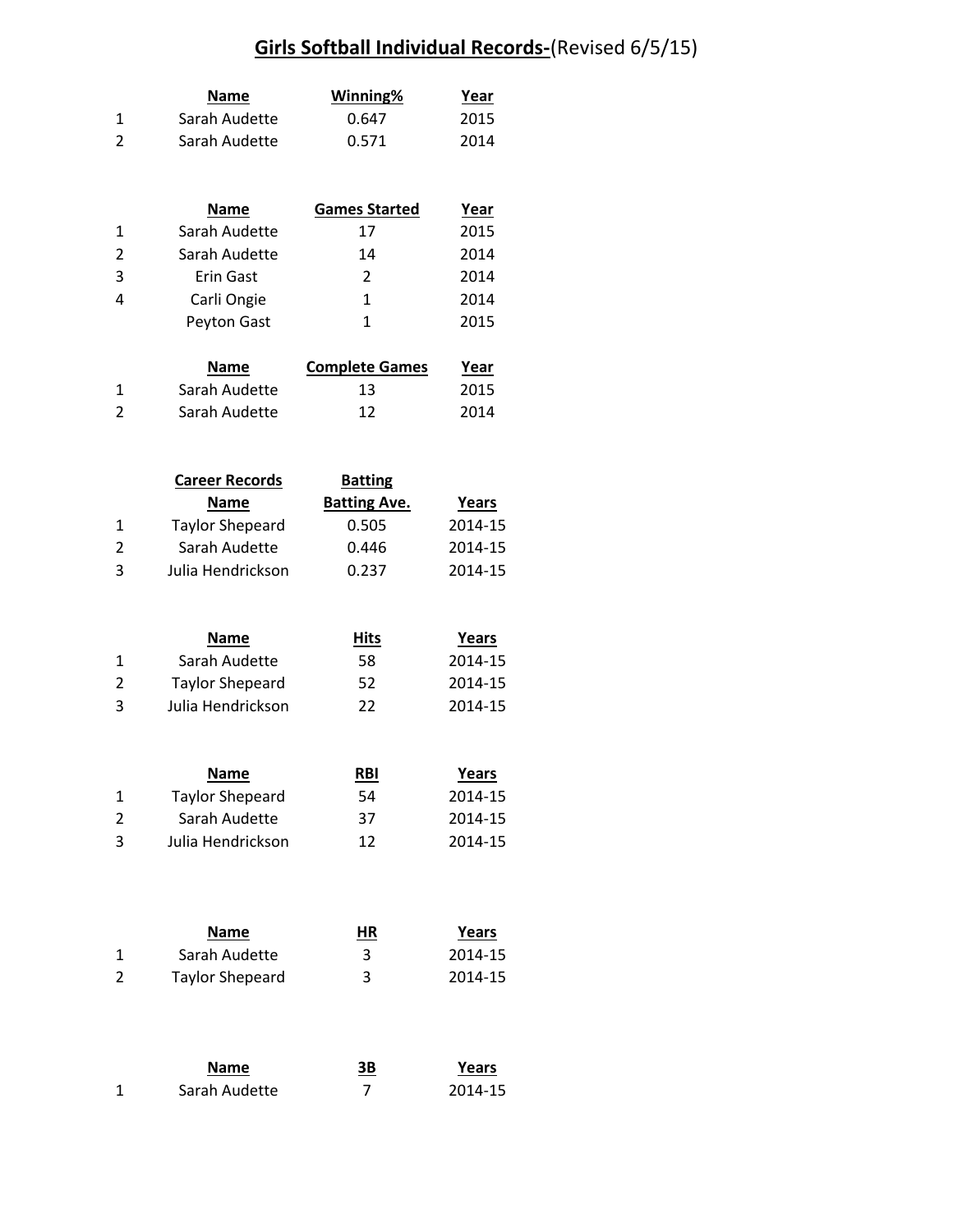|               | Name                   | 2Β | Years   |
|---------------|------------------------|----|---------|
|               | <b>Taylor Shepeard</b> | 14 | 2014-15 |
| $\mathcal{P}$ | Sarah Audette          | 8  | 2014-15 |
| 3             | Julia Hendrickson      |    | 2014-15 |

|   | <b>Name</b>       | <b>Runs Scored</b> | Years   |
|---|-------------------|--------------------|---------|
|   | Sarah Audette     | 63                 | 2014-15 |
| 2 | Taylor She[peard  | 31                 | 2014-15 |
| 3 | Julia Hendrickson | 29                 | 2014-15 |

|    | <b>Names</b>      | BВ | Years   |
|----|-------------------|----|---------|
|    | Taylor Shepeard   | 24 | 2014-15 |
| 2  | Julia Hendrickson | 23 | 2014-15 |
| ્વ | Sarah Audette     | 20 | 2014-15 |

|   | <b>Names</b>           | SВ | Years   |
|---|------------------------|----|---------|
|   | Sarah Audette          |    | 2014-15 |
| 2 | <b>Taylor Shepeard</b> |    | 2014-15 |

| <b>Career Records</b> | <b>Pitching</b> |         |  |
|-----------------------|-----------------|---------|--|
| <b>Name</b>           | <b>Innings</b>  | Years   |  |
| Sarah Audette         | 211.1           | 2014-15 |  |

| <b>Name</b>   | <b>Strikeouts</b> | Years   |
|---------------|-------------------|---------|
| Sarah Audette | 198               | 2014-15 |

| <b>Name</b>   | <b>ERA</b> | Years   |
|---------------|------------|---------|
| Sarah Audette | 5.66       | 2014-15 |

| <b>Name</b>   | <b>Wins</b> | Years   |
|---------------|-------------|---------|
| Sarah Audette | 19          | 2014-15 |

| <b>Name</b>   | <b>Winning Pct.</b> | Years   |  |
|---------------|---------------------|---------|--|
| Sarah Audette | 0.613               | 2014-15 |  |

| <b>Name</b>   | <b>Games Started</b> | Years   |
|---------------|----------------------|---------|
| Sarah Audette | 31                   | 2014-15 |